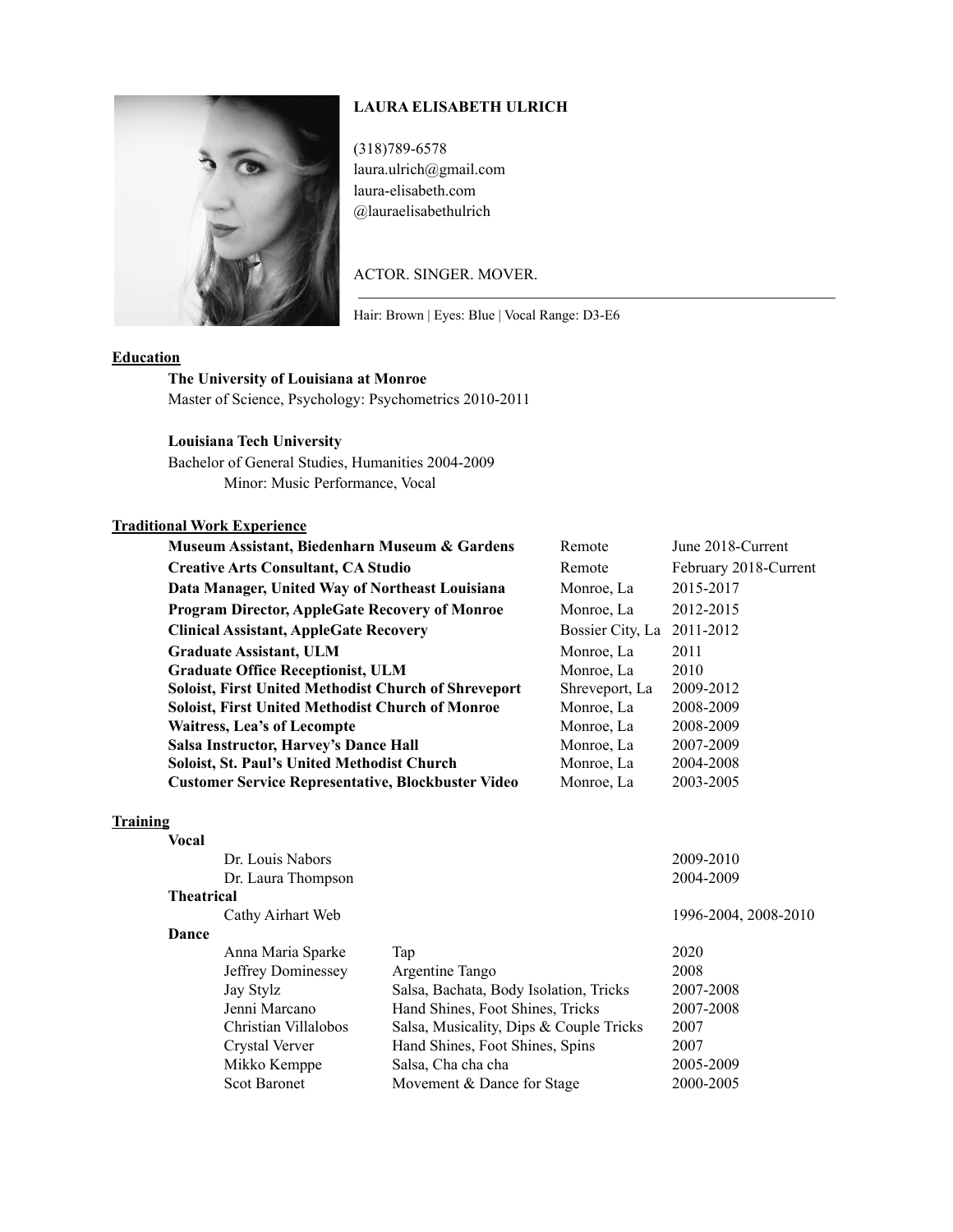| <b>Acting Groups</b>                                                              |                         |      |
|-----------------------------------------------------------------------------------|-------------------------|------|
| *Lagniappe Entertainment, LLC                                                     | 2020-Current            |      |
| <i><b>*CA Studio</b></i>                                                          | 2018-Current, 2008-2010 |      |
| *Improv Studio                                                                    | 2018-2019               |      |
| <b>Dance Groups</b>                                                               |                         |      |
| <i><b>*Salsa Monroe</b></i>                                                       | 2005-2009               |      |
| <b>Choral Groups</b>                                                              |                         |      |
| *First United Methodist Church Choir, Shreveport                                  | 2009-2012               |      |
| *First United Methodist Church Choir, Monroe                                      | 2008-2009               |      |
| Louisiana Tech Women's Choir                                                      | 2007-2008               |      |
| <b>Louisiana Tech Chamber Singers</b>                                             | 2004-2009               |      |
| <b>Louisiana Tech Concert Choir</b>                                               | 2004-2008               |      |
| *St. Paul's United Methodist Church Choir, Monroe                                 | 2004-2008               |      |
| <b>Neville High School Choir</b>                                                  | 2001-2004               |      |
| <b>Neville High School Tower Singers</b>                                          | 2001-2004               |      |
| <b>Masterworks Young Singers</b>                                                  | 1996-2000               |      |
|                                                                                   |                         |      |
| <b>Service Groups</b>                                                             |                         |      |
| <b>Sigma Alpha Iota Music Fraternity</b>                                          | 2006-2009               |      |
| Epsilon Kappa Chapter President                                                   | 2007-2008               |      |
| Epsilon Kappa Chapter Sergeant at Arms                                            | 2006-2007               |      |
| Lambda Sigma Chi Service Sorority                                                 | 2001-2004               |      |
| <b>Competitions</b>                                                               |                         |      |
| <i>*Colgate Country Showdown (Regional Judge)</i>                                 | 2008, 2009              |      |
| *Honky Tonk Talent Search (Local Judge)                                           | 2007, 2008              |      |
| National Association of Teachers of Singing (NATS), Southern Regional Competition |                         |      |
| 1st place - Classical, Sophomore Women<br>1st place - Classical, Freshman Women   | 2006<br>2005            |      |
| 3rd place - Lower College Musical Theatre, Men & Women                            | 2005                    |      |
|                                                                                   |                         |      |
| <b>Awards, Scholarships &amp; Recognitions</b>                                    |                         |      |
| <b>Christopher Awards, Strauss Theatre Center</b>                                 |                         |      |
| Nominated for Best Supporting Actress in a Musical                                | Sister Act              | 2018 |
| Nominated for Best Actress in a Comedy/Drama                                      | Divorce Southern Style  | 2005 |
| The University of Louisiana at Monroe                                             |                         |      |
| Academic Dean's List                                                              | 2010-2011               |      |
| <b>Louisiana Tech University</b>                                                  |                         |      |
| Cheatham Honors Recital Performer                                                 | 2006, 2007, 2008        |      |
| Academic Dean's List                                                              | 2006-2009               |      |
| Ben Laney Memorial Scholarship                                                    | 2006, 2007              |      |
| Virginia Thompson Memorial Scholarship                                            | 2006, 2007              |      |
| Academic Scholarship                                                              | 2004-2008               |      |
| School of the Performing Arts Dorm Waiver                                         | 2004-2008               |      |
| Choral Scholarship                                                                | 2004-2008               |      |
| <b>TOPS Opportunity Award</b>                                                     | 2004-2008               |      |
| <b>Junior Miss Pageant</b>                                                        |                         |      |
| <b>Talent Division Winner</b>                                                     | 2004                    |      |
| <b>Neville High School</b>                                                        |                         |      |
| Who's Who Among American High School Students 2003, 2004                          |                         |      |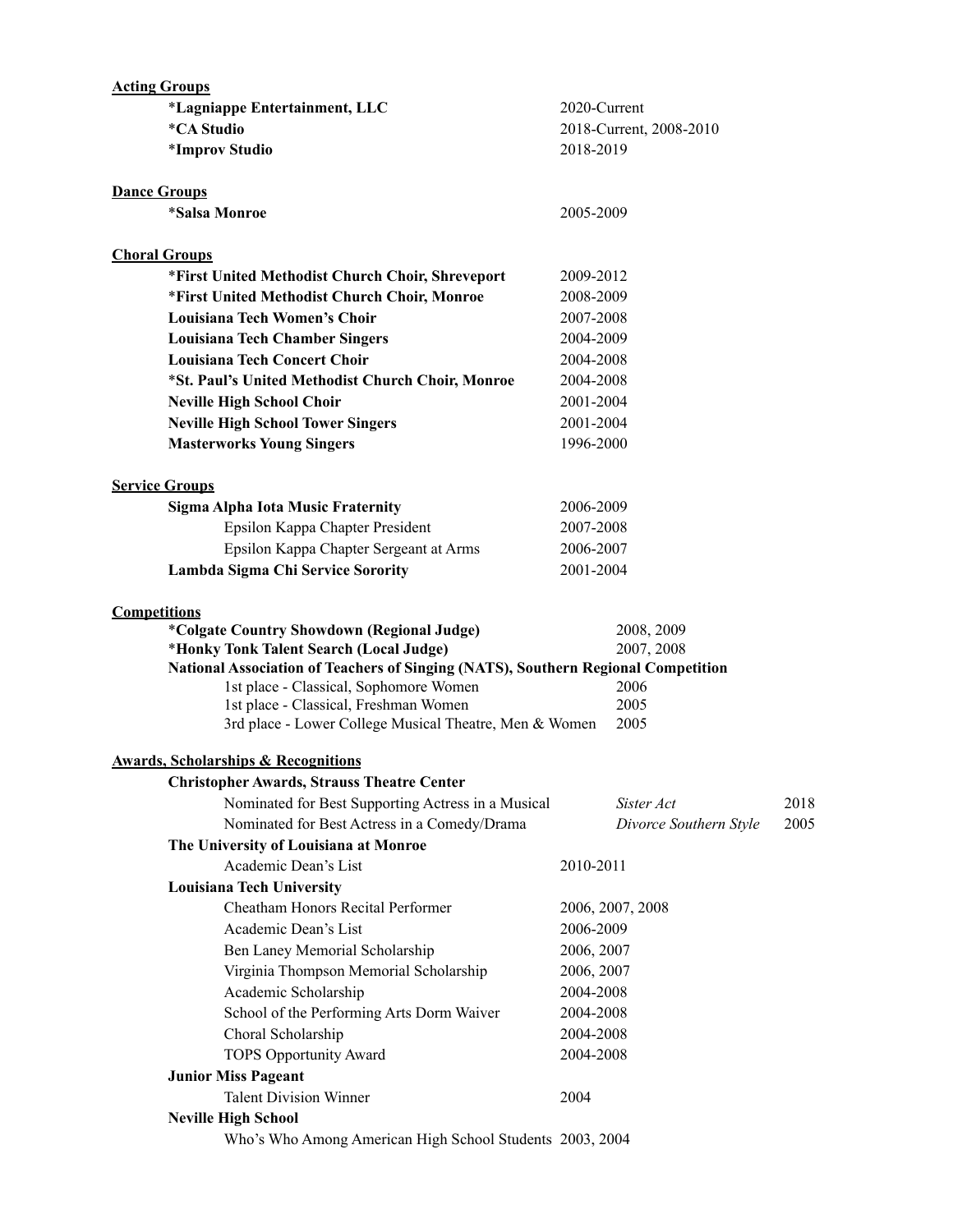| <b>Special Performances, Choral, &amp; Concert</b>                                       |            |
|------------------------------------------------------------------------------------------|------------|
| <b>CA Studio's Originals</b>                                                             | 2021       |
| Zoom Production                                                                          |            |
| Vocalist                                                                                 |            |
| <b>CA Studio's Midsummer Night's Fundraiser</b>                                          | 2019       |
| Lea's of Lecompte, Monroe                                                                |            |
| Soloist & Promoter                                                                       |            |
| <b>Raise the Hook Fundraiser Concert</b>                                                 | 2019       |
| Emmett Hook Center, Shreveport                                                           |            |
| Soloist & Small Ensemble Vocalist, Live request performer                                |            |
| <b>The Christopher Awards</b>                                                            | 2019       |
| Strauss Theatre Center, Monroe                                                           |            |
| <b>Ensemble Vocalist</b>                                                                 |            |
| <i>*The Spiritual Side of Les Miserables Concert</i>                                     | 2019       |
| Emmett Hook Center, Shreveport                                                           |            |
| Performed the roles of Cosette & the Constable                                           |            |
| <b>Twelfth Night Celebration Fundraiser</b>                                              | 2019       |
| CA Studio, Monroe                                                                        |            |
| Solo & Small Ensemble Vocalist                                                           |            |
| <b>Tribute to Sand Lawn</b>                                                              | 2014       |
|                                                                                          |            |
| Strauss Youth Academy for the Arts, Monroe                                               |            |
| Performed in multiple medlies & solos commemorating the years Sand Lawn was with Strauss |            |
| *Southern Republican Leadership Conference                                               | 2010, 2011 |
| Hilton New Orleans Riverside, New Orleans                                                |            |
| Soloist to open several meetings with National Anthem                                    |            |
| *Star Wars: in Concert                                                                   | 2010       |
| CenturyLink Center, Shreveport                                                           |            |
| Featuring Anthony Daniels as narrator with Dirk Brossé conducting the Royal Philharmonic |            |
| Orchestra                                                                                |            |
| Ensemble Soprano I                                                                       |            |
| *Republican National Convention                                                          | 2008       |
| St. Paul, Minnesota                                                                      |            |
| Soloist to open several meetings with National Anthem                                    |            |
| Soloist at Prayer Breakfast with gospel choir backup                                     |            |
| *Benefit Concert                                                                         | 2007       |
| First United Methodist Church, Monroe                                                    |            |
| Concert arranged in preparation for trip to Rome, Italy                                  |            |
| Performed with C.J. Stearman, mezzo-soprano                                              |            |
| <b>Louisiana Composer's Consortium Concert Series</b>                                    | 2006-2008  |
| Louisiana Tech University, University of Louisiana at Monroe, Centenary College, &       |            |
| Northwestern State University                                                            |            |
| Solo & Small Ensemble Vocalist 8x                                                        |            |
| *AAU Regional Basketball Tournament                                                      | 2006       |
| Fant-Ewing Coliseum, Monroe                                                              |            |
| Soloist to open the tournament with National Anthem                                      |            |
| <b>International Mozart Festival</b>                                                     | 2006       |
| Salzburg & Vienna, Austria                                                               |            |
| Louisiana Tech Chamber Singers                                                           |            |
| <b>Junior Miss Pageant</b>                                                               | 2005       |
| Monroe                                                                                   |            |
| Special performer as 2004 talent division winner                                         |            |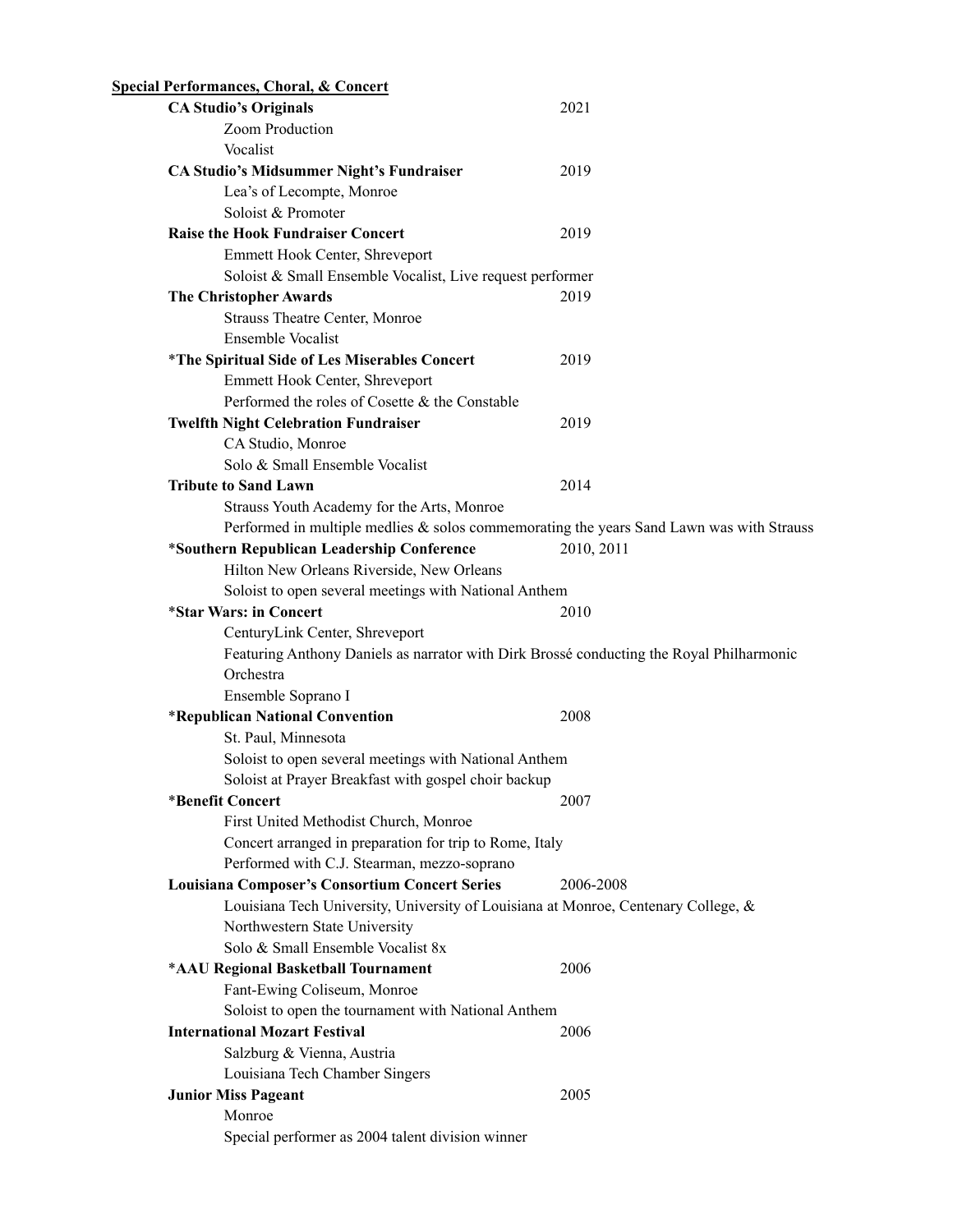| <b>Washington DC</b>             | 1990's |
|----------------------------------|--------|
| Masterworks Young Singers        |        |
| Concert series at various venues |        |
| <b>New York</b>                  | 1990's |
| Masterworks Young Singers        |        |
| Concert series at various venues |        |
|                                  |        |

## **Workshop & Variety Show Credits**

| <b>Title of Workshop/Variety Show</b>        | Role          | <b>Backstage</b><br>Work | Location                                                                 | Year |
|----------------------------------------------|---------------|--------------------------|--------------------------------------------------------------------------|------|
| *Music & Mayhem Workshop                     |               | Music Director           | CA Studio, Calhoun<br>Director: Cathy Airhart Webb                       | 2019 |
| *Mary Poppins Returns Workshop               |               | Music Director           | Strauss Youth Academy for the Arts, Monroe<br>Director: Taylor Yakowenko | 2019 |
| *SYAA's Descendants, Too! Workshop           |               | Music Director           | Strauss Youth Academy for the Arts, Monroe<br>Director: Walter Allen     | 2018 |
| *Elsa & Anna's Broadway Takeover<br>Workshop |               | Music Director           | Strauss Youth Academy for the Arts, Monroe<br>Director: Walter Allen     | 2018 |
| *100 Years of Broadway                       | Various Solos |                          | First United Methodist Church, Shreveport<br>Director: Will Andress      | 2010 |
| *Jubee Revue                                 | Various Solos | Asst. Director           | Rayville Arts Center, Rayville<br>Director: Cathy Airhart Webb           | 2009 |
| *Jubee Revue                                 | Various Solos | Asst. Director           | Rayville Arts Center, Rayville<br>Director: Cathy Airhart Webb           | 2008 |
| Opera Workshop                               | Various Solos |                          | Louisiana Tech, Ruston<br>Director: David Wylie                          | 2006 |
| Cottonland Christmas Unwrapped               | Various Solos |                          | Strauss Theatre Center, Monroe<br>Director: Scot Baronet                 | 2003 |
| Cottonland Christmas Unwrapped               | Various Solos |                          | Strauss Theatre Center, Monroe<br>Director: Scot Baronet                 | 2000 |
| <b>Film Credits</b>                          |               |                          |                                                                          |      |

| <b>Title of Film</b>                                            | Role        | <b>Backstage</b><br>Work                            | Location                                                | <b>Year</b> |
|-----------------------------------------------------------------|-------------|-----------------------------------------------------|---------------------------------------------------------|-------------|
| LEA.<br>Lagniappe Entertainment<br>Change Artists, LLC          | News Anchor | Writer /<br>Director /<br>Production<br>Coordinator | Weston, MO<br>Director: Laura Elisabeth Ulrich          | 2021        |
| Grandmother<br><b>Fatal Frame Productions</b>                   | Caretaker   |                                                     | St. Joseph, LA<br>Director: Hannah Bishop & Bing Bishop | 2020        |
| The Lullaby                                                     | Extra       |                                                     | Shreveport, LA<br>Director: Josh Munds                  | 2019        |
| <i>*The Click (short film)</i><br><b>Trouvaille Productions</b> | Emma        | Co-Writer<br>$(24-hr$ festival)                     | Monroe, LA<br>Director: Lucy G. Brown                   | 2018        |

**Commercial Work**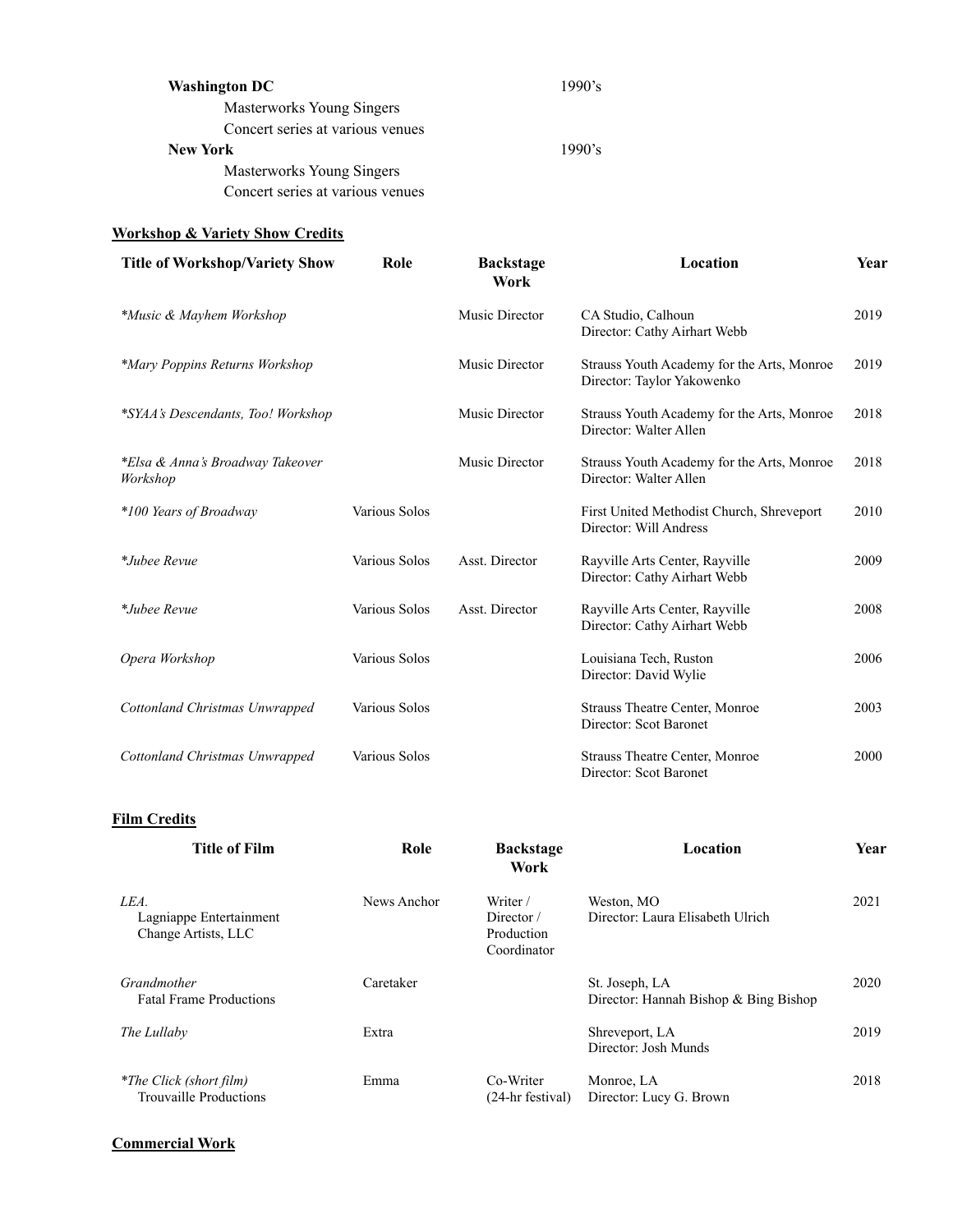| *Ouachita Valley Federal Credit Union, Wife  | 2019       |
|----------------------------------------------|------------|
| *Bayou Dental Group, <i>Actress</i>          | 2019       |
| <i>*LaWard Cellular, Customer</i>            | 2009, 2010 |
| *Haik Humble Eye Clinic, Patient             | 2009       |
| <i>*St. Francis Sports Medicine, Patient</i> | 2004       |

# **Stage Credits**

| <b>Title of Production</b>                                   | Role                          | <b>Backstage Work</b>           | Location                                                        | Year |
|--------------------------------------------------------------|-------------------------------|---------------------------------|-----------------------------------------------------------------|------|
| Dracula                                                      | RM Renfield                   |                                 | Weston Community Theatre<br>Director: Mitchell Pennington       | 2022 |
| *Shakespeare in Love                                         | The Nurse                     |                                 | CA Studio, Monroe<br>Director: Cathy Airhart Webb               | 2021 |
| Willy Wonka                                                  | Mrs. Bucket                   |                                 | Weston Community Theatre<br>Director: Joshua Shockey            | 2021 |
| <i>*Macbeth</i>                                              | Lady Macbeth                  | Box Office                      | CA Studio, Zoom<br>Director: Cathy Airhart Webb                 | 2020 |
| <i>*The Twelve Pound Look</i>                                |                               | Box Office                      | CA Studio, Zoom<br>Director: Cathy Airhart Webb                 | 2020 |
| *Shakespeare in Love<br>Canceled mid-production due to COVID | Kit Marlowe                   | Asst. Director                  | CA Studio, Monroe<br>Director: Cathy Airhart Webb               | 2020 |
| *The Lifespan of a Fact                                      |                               | <b>Technical Director</b>       | CA Studio, Monroe<br>Director: Cathy Airhart Webb               | 2020 |
| *Into the Woods                                              | The Witch                     |                                 | Emmett Hook Center, Shreveport<br>Director: Joe Todaro          | 2019 |
| *A Doll's House                                              | Christina<br>Linden           |                                 | CA Studio, Monroe<br>Director: Cathy Airhart Webb               | 2019 |
| Annie                                                        | Lily St. Regis                |                                 | Emmett Hook Center, Shreveport<br>Director: Joe Todaro          | 2019 |
| *Rosencrantz & Guildenstern Are Dead                         |                               | Asst. Director;<br>Sound Design | CA Studio, Monroe<br>Director: Cathy Airhart Webb               | 2019 |
| <i>*The Crucible</i>                                         | Elizabeth<br>Proctor          | Asst. Director                  | CA Studio, Monroe<br>Director: Cathy Airhart Webb               | 2018 |
| *Mamma Mia!                                                  | Sophie<br>Sheridan            |                                 | Emmett Hook Center, Shreveport<br>Director: Richard Folmer      | 2018 |
| <i>*Much Ado About Nothing (1860)</i>                        | Don John<br>(Widow<br>Jeanne) | Asst. Director                  | CA Studio, Monroe<br>Director: Cathy Airhart Webb               | 2018 |
| *James & the Giant Peach                                     | Aunt Spiker                   | Asst. Director                  | CA Studio, Monroe<br>Director: Cathy Airhart Webb               | 2018 |
| Sister Act                                                   | Sister Mary<br>Robert         |                                 | Strauss Theatre Center, Monroe<br>Director: Terri L. Cunningham | 2018 |
| <i>*The Great Gatsby</i>                                     |                               | Sound Design                    | CA Studio, Tour<br>Director: Cathy Airhart Webb                 | 2018 |
| Jekyll & Hyde                                                | Lucy Harris                   |                                 | Rose Theatre, Bastrop                                           | 2009 |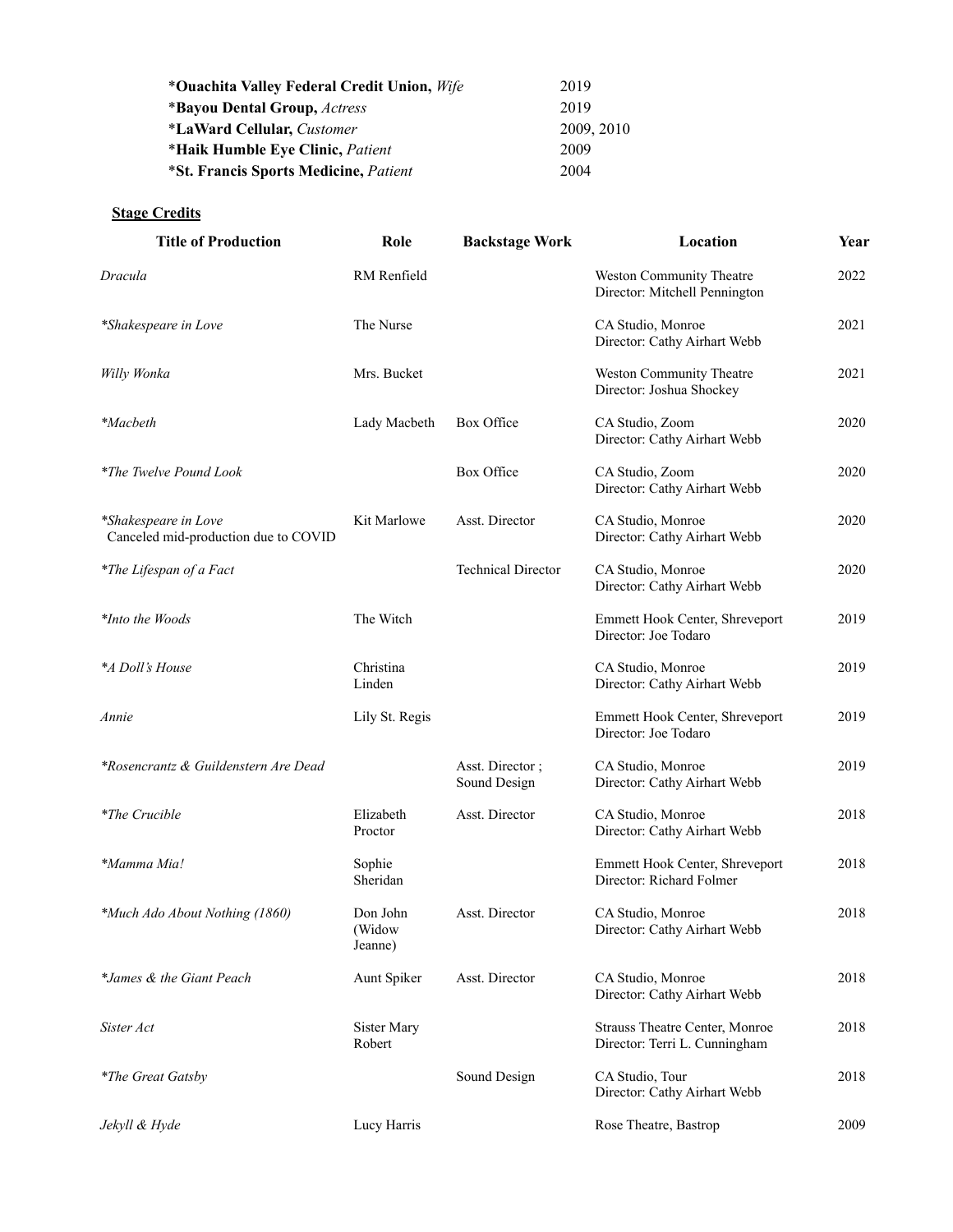Director: Hal Robinson

| Charlie & the Chocolate Factory                                              |                          | <b>Creative Consultant</b>     | CA Studio, Monroe<br>Director: Cathy Airhart Webb                      | 2009 |
|------------------------------------------------------------------------------|--------------------------|--------------------------------|------------------------------------------------------------------------|------|
| <i>*Macbeth</i>                                                              | First Witch              | Asst. Director                 | CA Studio, Monroe<br>Director: Cathy Airhart Webb                      | 2009 |
| *Charlotte's Web                                                             | Gander                   | Asst. Director                 | CA Studio, Tour<br>Director: Cathy Airhart Webb                        | 2009 |
| *The Conjunction of Comedia & Errata<br>(Shakespeare's The Comedy of Errors) | Antipholus of<br>Comedia | Asst. Director                 | Dixie Theatre, Ruston<br>Director: Cathy Airhart Webb                  | 2008 |
| *Oliver!                                                                     |                          | Asst. Director                 | Rayville Arts Center, Rayville<br>Director: Cathy Airhart Webb         | 2008 |
| <i>*Le Nozze di Figaro</i><br>(The Marriage of Figaro)                       | Cherubino                |                                | Rome, Italy<br>Director: Fritz Maraffi                                 | 2008 |
| *Amahl & the Night Visitors                                                  | Villager                 |                                | St. Paul's Methodist Church, Monroe<br>Director: Laura Thompson        | 2006 |
| Divorce Southern Style                                                       | Elizabeth                | Costuming                      | Strauss Theatre Center, Monroe<br>Director: Dennis Gleason             | 2005 |
| Annie                                                                        | Grace Farrell            | Costuming                      | Strauss Theatre Center, Monroe<br>Director: Willie Cogburn             | 2004 |
| Les Misérables- Reprise Casting                                              | Fantine                  |                                | Strauss Theatre Center, Monroe<br>Director: Cathy Airhart Webb         | 2004 |
| Les Misérables                                                               | Fantine                  |                                | Strauss Theatre Center, Monroe<br>Director: Cathy Airhart Webb         | 2004 |
| Deathtrap                                                                    |                          | Backstage                      | Strauss Theatre Center, Monroe<br>Director: Scot Baronet               | 2003 |
| The Best Little Whorehouse in Texas                                          | Linda Lou                |                                | Strauss Theatre Center, Monroe<br>Director: Scot Baronet               | 2003 |
| Romeo & Juliet                                                               | Juliet                   | Sound Design                   | Strauss Theatre Center, Monroe<br>Director: Cathy Airhart Webb         | 2003 |
| The Lion, the Witch, & the Wardrobe                                          | The White<br>Witch       |                                | Strauss Theatre Center, Monroe<br>Director: Cathy Airhart Webb         | 2002 |
| Schoolhouse Rocks!                                                           | Dori                     |                                | Strauss Theatre Center, Monroe<br>Director: Cathy Airhart Webb         | 2002 |
| A Midsummer Night's Dream                                                    |                          | Asst. Director<br>Sound Design | Strauss Theatre Center, Monroe<br>Director: Cathy Airhart Webb         | 2002 |
| <b>Sleeping Beauty</b>                                                       | Princess<br>Narcissus    |                                | Strauss Theatre Center, Monroe<br>Director: Nan Cogburn                | 2000 |
| <b>High Society</b>                                                          | Chorus                   |                                | Strauss Theatre Center, Monroe<br>Director: Chris Ringham/Scot Baronet | 2000 |
| Wait Until Dark                                                              | Gloria                   |                                | Strauss Theatre Center, Monroe<br>Director: Chris Ringham              | 1999 |
| I Sincerely Doubt That This Old House is<br>Haunted                          |                          | Spotlight                      | Strauss Theatre Center, Monroe<br>Director: Cathy Airhart Webb         | 1998 |